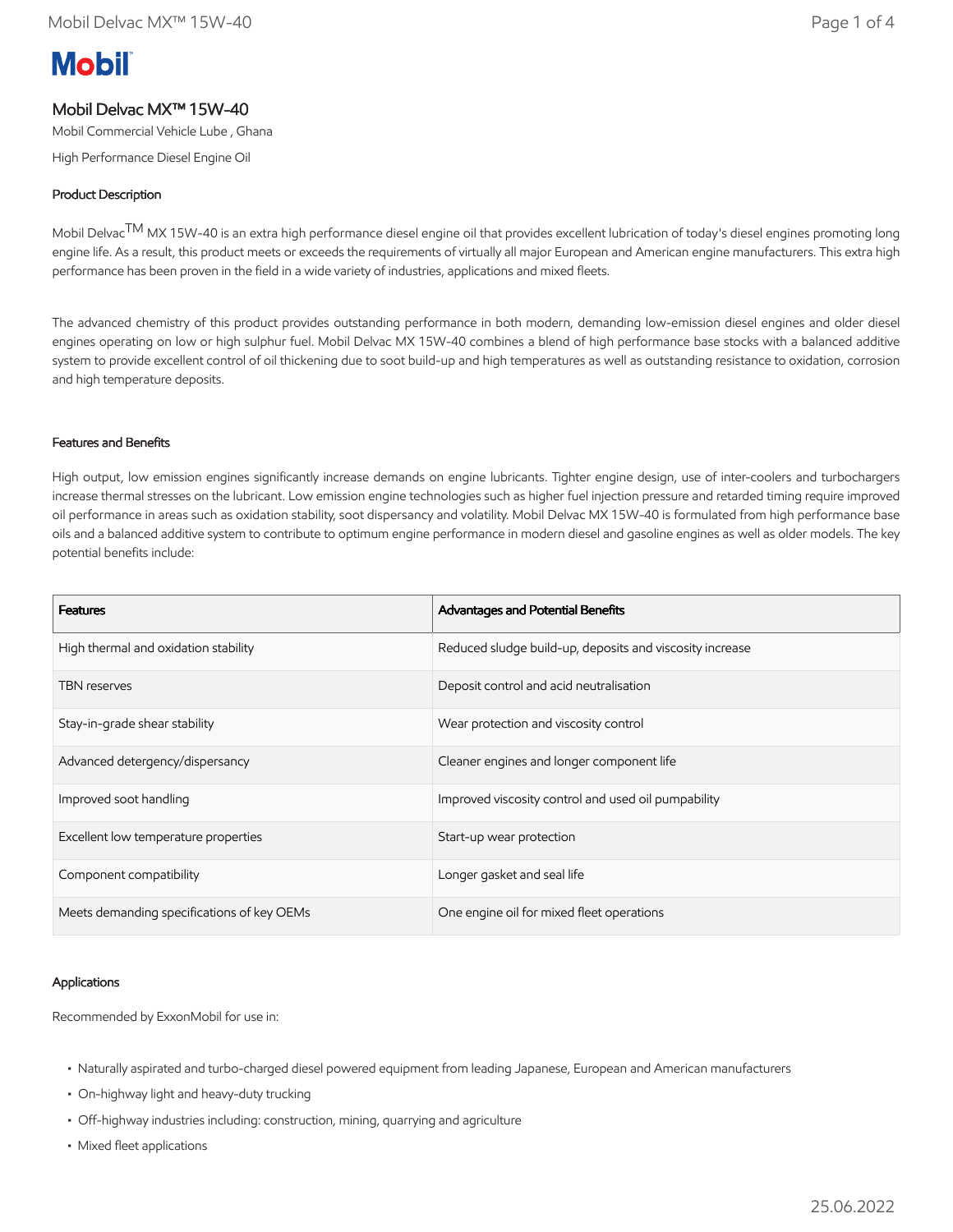| This product has the following approvals: |
|-------------------------------------------|
| Detroit Fluids Specification 93K215       |
| Mack EO-M Plus                            |
| Mack EO-N                                 |
| MB-Approval 228.3                         |
| <b>RENAULT TRUCKS RLD-2</b>               |
| VOLVO VDS-3                               |
| MTU Oil Category 2                        |

| This product is recommended for use in applications requiring: |
|----------------------------------------------------------------|
| ACEA B2                                                        |
| ACEA E3                                                        |
| API CF                                                         |
| API CF-4                                                       |
| API CG-4                                                       |
| Cummins CES 20071                                              |
| Cummins CES 20072                                              |
| Mack EO-M                                                      |
| MAN M 3275-1                                                   |
| RENAULT TRUCKS RD                                              |
| RENAULT TRUCKS RD-2                                            |
| RENAULT TRUCKS RLD                                             |
| VOLVO VDS-2                                                    |

| This product meets or exceeds the requirements of: |
|----------------------------------------------------|
| API CH-4                                           |
| API CI-4                                           |
| API SJ                                             |
| API SL                                             |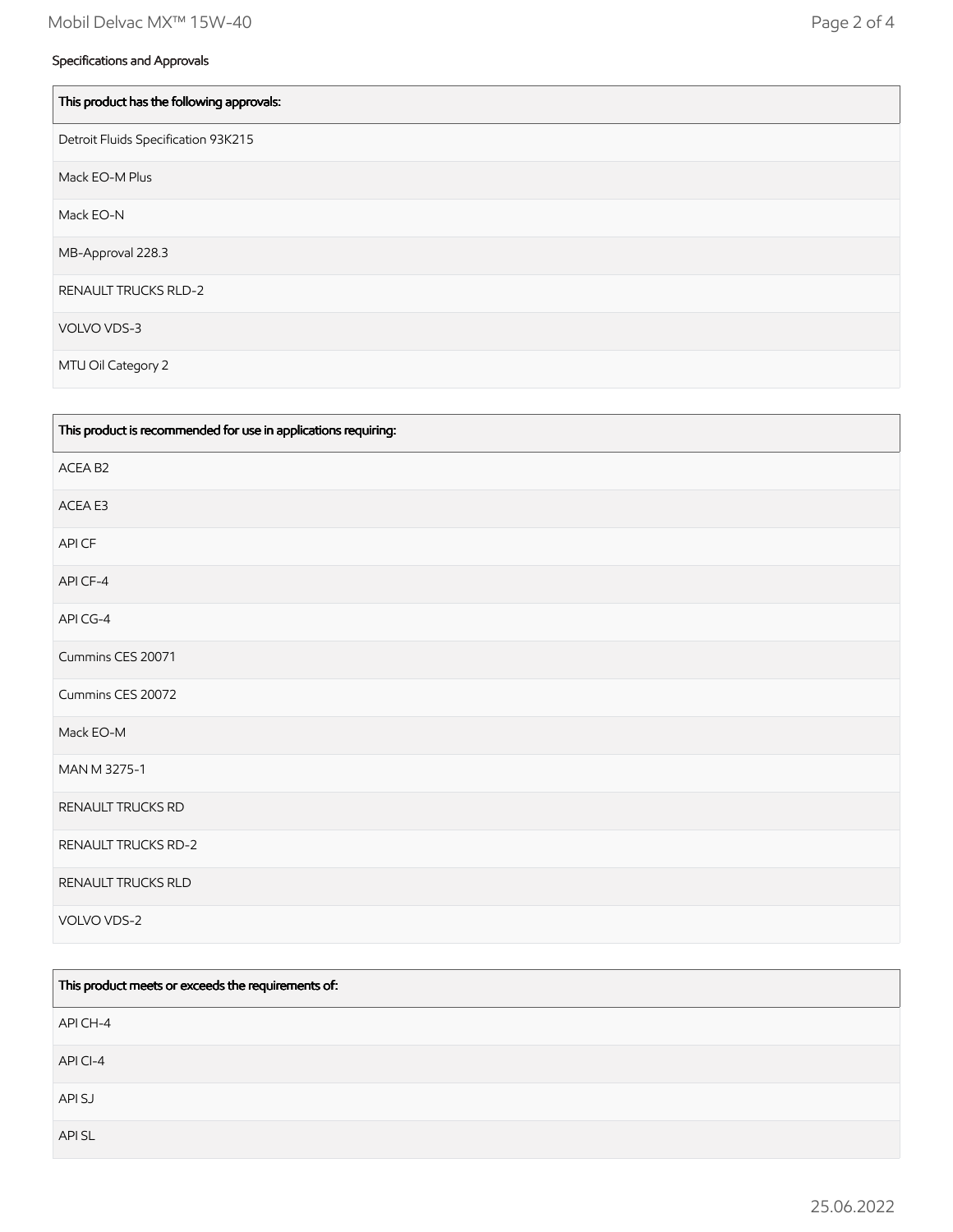| This product meets or exceeds the requirements of: |
|----------------------------------------------------|
| JASO DH-1                                          |
| ACEA E7                                            |
| Cummins CES 20076                                  |
| Cummins CES 20077                                  |
| Cummins CES 20078                                  |
| Ford WSS-M2C171-D                                  |

#### Properties and Specifications

| Property                                    |             |
|---------------------------------------------|-------------|
| Grade                                       | SAE 15W-40  |
| Viscosity Index, ASTM D2270                 | 130         |
| Total Base Number, mgKOH/g, ASTM D2896      | 11          |
| Noack Volatility, mass%, ASTM D5800         | 8           |
| Foam, Sequence II, Stability, ml, ASTM D892 | $\mathbf 0$ |
| Foam, Sequence II, Tendency, ml, ASTM D892  | 10          |
| Pour Point, °C, ASTM D97                    | $-33$       |

#### Health and safety

Health and Safety recommendations for this product can be found on the Material Safety Data Sheet (MSDS) @ [http://www.msds.exxonmobil.com](http://www.msds.exxonmobil.com/psims/psims.aspx) /psims/psims.aspx

All trademarks used herein are trademarks or registered trademarks of Exxon Mobil Corporation or one of its subsidiaries unless indicated otherwise.

02-2022 ExxonMobil Egypt (S.A.E.) 1097 Cornish El-Nil, Garden City, Cairo, Egypt

+ 20 2 795 4850/60 [http://www.exxonmobil.com](http://www.exxonmobil.com/)

Typical Properties are typical of those obtained with normal production tolerance and do not constitute a specification. Variations that do not affect product performance are to be expected during normal manufacture and at different blending locations. The information contained herein is subject to change without notice. All products may not be available locally. For more information, contact your local ExxonMobil contact or visit [www.exxonmobil.com](http://www.exxonmobil.com/)

ExxonMobil is comprised of numerous affiliates and subsidiaries, many with names that include Esso, Mobil, or ExxonMobil. Nothing in this document is intended to override or supersede the corporate separateness of local entities. Responsibility for local action and accountability remains with the local ExxonMobil-affiliate entities.